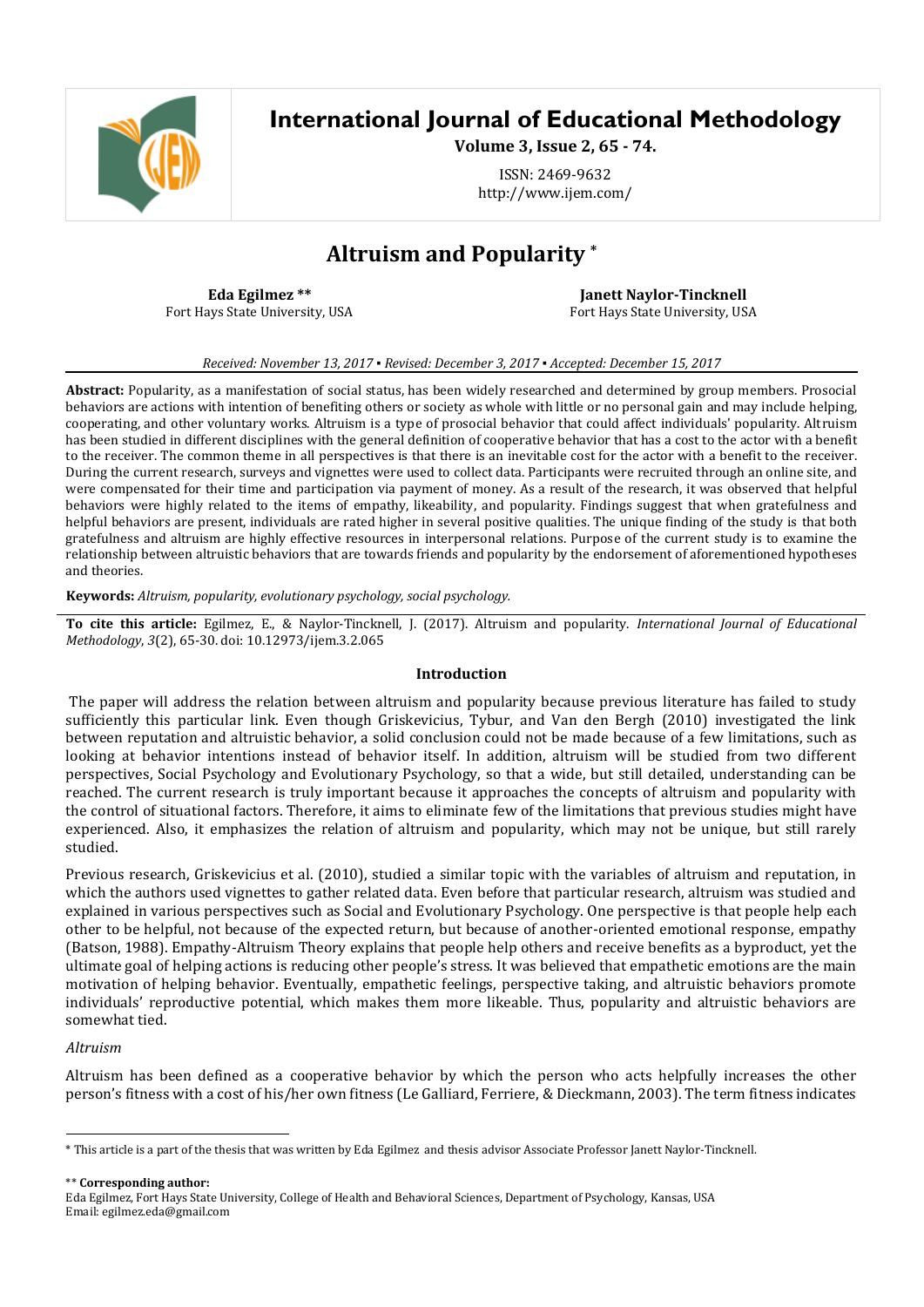one's survival chance from an evolutionary perspective rather than the common usage of sports or other athletics kind of fitness. Li, Kirkman, and Porter (2014) also explained altruistic behavior as a list of voluntary actions benefiting other people including self-sacrifice. This definition indicates that altruistic behavior involve acts that are not required by central authorities or formal sanctions but are done to increase other people's fitness (Hamilton, 1972) or gain higher social status and personal benefit later (Griskevicius et al., 2010).

Buss (2008) explains that the problem of altruism becomes even more complicated by the findings that altruistic behaviors are neither new nor unusual in human history. Additionally, Palmer and Palmer (2002) explained that altruistic behaviors are not species specific for humans. It was noted that other organisms also act altruistically towards members of the same species or other species. When the helping behavior is towards members of the same species, it is called altruism. Altruism can also be observed in every society in any time period even though it carries costs for the actors (Van Vugt & Van Lange, 2006). Members of some societies may show less altruistic behaviors compared to others, yet members of all known societies behave altruistically in some ways. Aligned with the previously discussed literature, Kitcher (2010) described altruism as a multidimensional concept.

Researchers often have diverse focus on the key components of altruism, which include the forces that lead altruistic actions like benefits, intentions, and costs. These differences have sparked a debate about whether altruism truly exists at all, in addition to already existing various definitions of altruism (Li et al., 2014). On one side of the debate, it is suggested that true altruism cannot be observed because there is always expected returns for helping behaviors. The other side of the debate believes that no matter the intention or reward, if helping behaviors are present at any cost, then true altruism exists.

Durrant and Ward (2013) suggested that altruistic behavior is a prosocial norm. People without altruistic behavior are acknowledged as dysfunctional and destructive in social groups. A failure to exhibit altruistic behavior may lead to social isolation, confusion, and possibly the infliction of formal or informal sanctions by the community. The negative feedback from society in the absence of altruism is considered negative reinforcement that aims to increase the number of altruistic actions.

Several studies indicate that altruism does not truly exist because it can be observed only with sociocultural feedback. These studies suggest that the presence of personal gain as motive for helping behavior discredits the definition of altruism (Durrant & Ward, 2013; Flynn & Black, 2011). This perspective of debate focuses on the internal drives. If it were possible to observe altruistic acts without personal gain and social influences, only then these helpful behaviors would be true altruism.

In contrast, numerous other studies showed that altruism truly exists. In the research by Flynn and Black (2011) the argument about existence of altruism was explained in both sides. The motive behind the altruistic behavior may never be truly known, and therefore, what is important is identifying mechanisms that can lead to altruism. Those mechanisms can be internal or external drives. External drives may include sociocultural feedbacks and social rewards. Also, internal drives may include personal gains and intentions. Then, in some ways, the intentions do not matter: it is the behavior itself that counts (Li et al., 2014). Some previous studies indicated that altruism truly exists (Clarken, 2011; Li et al., 2014; Swank et al., 2013), and this perspective will be assumed throughout the current study. After the assumption of existence of altruism, the research goes more in depth with the question of when people help others.

Everyday situations arise where people help others. For instance, a friend may have flat tire, or a neighbor might be locked out of his/her house. On the other hand, it is also not uncommon to spot situations when actors choose not to help others. Some cultural stereotypes teach individuals to be altruistic towards certain people based on characteristics like age or gender. Helping females every time that they need is one possible example that can be learned through cultural stereotypes (Blau, 1964). Also, Darley and Batson (1973) suggested that helping one in need depends on not only one but also several situations. The situations that were studied include gender of the actor and the receivers, daily rush, the number of bystanders, and etc.

Two different viewpoints provide an explanation of why people help others: Social Psychology and Evolutionary Psychology. Evolutionary Psychology studies helping behaviors with two hypotheses, Kin Selection and Reciprocal Altruism. On the other hand, Social Psychology aims to justify the reasons people help each other by Social-Exchange Theory.

### *Social-Exchange Theory*

The Social Exchange Theory mainly focuses on interpersonal relations and social interactions (Blau, 1964). Social exchange can be detected anywhere in daily life. Exchange is an activity, concrete or abstract, between at least two individuals. Friends, acquaintances, colleagues, and even neighbors constantly engage in social exchange. The theory explains that two or more individuals interact with each other and exchange tangible or intangible resources. Tangible resources or tangible assets are generally concrete or financial such as cash, bonds, and land. On the other hand, intangible resources or intangible assets are abstract or nonphysical such as copyright, knowledge, and time.

The theory of Social-Exchange approaches interpersonal relations in the perspective of given services and received gratitude with service when needed (Blau, 1964). The key concepts of the Social Exchange Theory are giving service,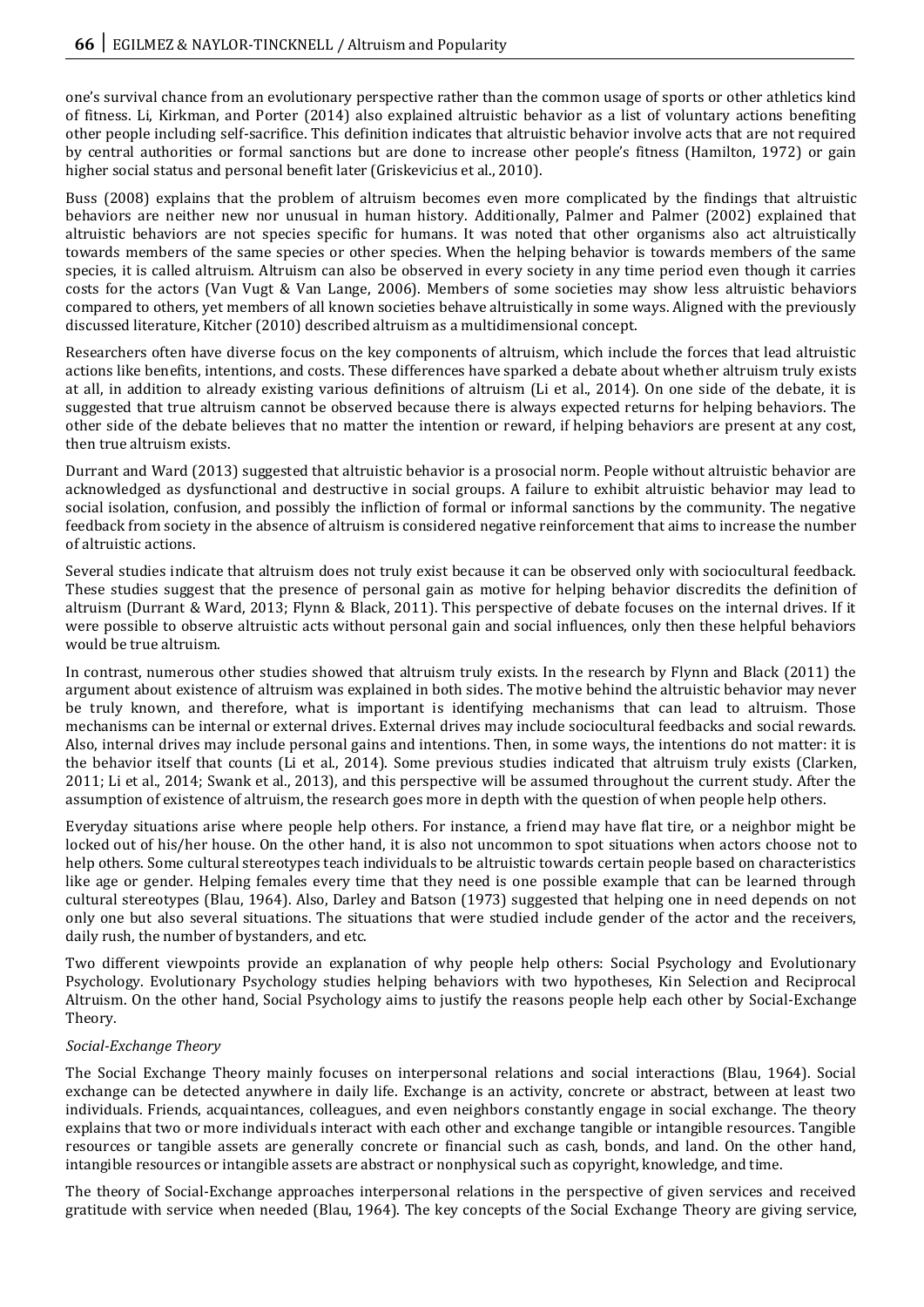receiving gratitude, and receiving service back. Showing gratitude is as critical as the other concepts maintaining the interpersonal relation. People who do not show gratitude might be labeled as ungrateful and undeserving of help.

Social-Exchange Theory explains that reciprocated help with the support of gratitude creates social bonds or strengthens the present ones (Blau, 1964). Not reciprocating received help or not showing gratitude may dissolve relationships amongst people if differentiation of power does not occur.

Helping behavior is more compound than simply receiving and returning services or goods. The presence or the amount of helping behavior depends on exceptionally complex situational variables including the daily rush, gender, and presence of other people. Darley and Latane (1968) suggested that the presence of other people is a particularly important factor on helping. The authors explained the concepts of bystander intervention and diffusion of responsibility. The study has shown that as the number of bystanders increase, witnesses are less likely to help others.

The bystander intervention explains how the moral responsibility spreads out among bystanders, which is called diffusion of responsibility. Diffusion of responsibility is the idea of shared costs, which indicates as the number of bystanders increases, the cost of not helping to the person in need decreases. The effect of diffusion of responsibility as a result of bystander intervention is focused on the costs in the absence of altruistic actions in Social-Exchange Theory. Shared costs as a result of not helping people in need are less problematic for individuals according to the theory. Social-Exchange Theory emphasizes continuous exchange of altruistic actions rather than absence of helping others.

## *Evolutionary Psychology Perspective of Altruism*

Evolutionary Psychology explains the presence of altruism with focus on benefits. From the Evolutionary Psychology perspective, there are two main hypotheses about understanding altruism: kin selection and reciprocal altruism. Kin selection and inclusive fitness hypotheses were developed by Hamilton (1964). Also, Trivers (1971) suggested that kin selection is not the only type of altruism and created the hypothesis of reciprocal altruism.

Since the cost of altruistic behavior decreases one's own fitness, people are expected to act in selfish ways. However, it is important to note that altruism is a balance or equation of benefits and costs. Le Galliard et al. (2003) explained that there are several costs of altruistic behavior, such as direct psychological cost or in direct genetic costs of competition for space. Also, it was found that more critical altruistic behavior have higher outcomes and more developed species reduce these costs and become less selfish over time.

Altruism is not all focused on costs rather there are always benefits as well. The benefits are basically investments including higher chances of passing similar genes to future generations, increasing social status, signaling health, and boosting reputation within the group (Buss, 2015). Hamilton (1964) suggested that genetic benefits, increasing the chances of passing similar genes to future generations, are the force of all altruistic behaviors.

Altruism is described as helping behavior that directly increases other people's fitness and decreases the actors'. Kin Selection and Reciprocity hypotheses were mainly discussed in Evolutionary Psychology, and Kin Selection suggested that people tend to help their kin to ensure that similar genes would pass to future generations. Moreover, reciprocity explains people help others as long as they are reciprocated. All those ideas acknowledge costs and benefits of altruistic behaviors. The costs are generally loss of resources, and benefits are various, such as increased social status or reproductive success.

### *Kin Selection and Inclusive Fitness*

According to Hamilton (1964), altruistic behaviors could only be observed when the benefits of helping are multiplied by the relatedness between actors and receivers and when perceived benefits are higher than perceived costs. In addition to Hamilton (1964), another idea has explained that natural selection might favor the development of altruistic behavior that reduces actors' reproductive success provided that sufficient benefits accrue to the actors' kin (Wyatt, West, & Gardner, 2013). The indirect benefits to actors were considered in Kin Selection and Inclusive Fitness Hypothesis, which focuses on the sum of direct and indirect reproductive success of the actors.

### *Reciprocity*

Kin selection mainly focuses on genetic relatedness of recipients to the actors; however, people also act altruistically in the absence of any genetic relation during daily life. Palmer and Palmer (2002) explained that altruism may occur in the absence of close genetic relatedness, which means that altruistic actions can involve individuals who are not direct kin. Buss (2008) also suggested that friends are not generally genetic relatives, yet people act altruistically to friends. Any cost, which is incurred as a result of altruistic behaviors for friends, ends up with a loss to actors and a gain to the friends. According to the concept of reciprocal altruism, non-relative recipients understand that they should reciprocate such altruistic help (Palmer & Palmer, 2002).

Trivers (1971) created the hypothesis of reciprocal altruism as a prediction that organisms can benefit by engaging in cooperative exchange. The cliché about reciprocal altruism is "You scratch my back, I'll scratch your back". Reciprocal altruism is based on the exchange of helping behaviors with helping behaviors, social status, or any other concrete or abstract wants and needs. Gaining social status, money, or tutoring as a result of helping behavior would be a possible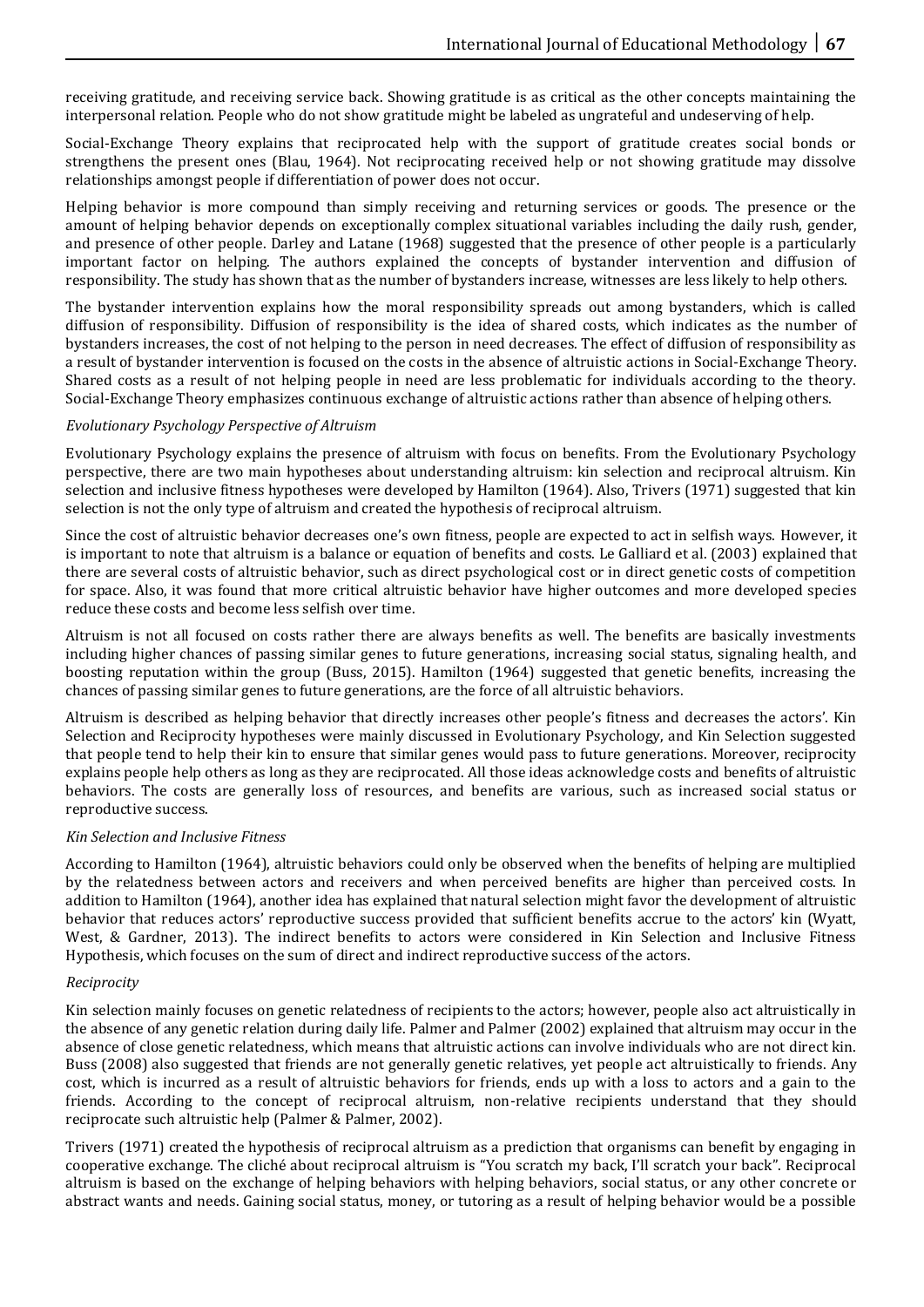example of reciprocal altruism. The exchange of resources has no limit as long as both parties are fulfilled with their wants and needs. There are various motivations for reciprocal altruism, such as ensuring the reproductive success of actors, increasing social status, or gaining any desired outcome.

## *Popularity*

Popularity is a manifestation of social status. During the  $20<sup>th</sup>$  century, popularity has been defined by the people who are most liked. Thus, the term popularity is used as synonymously with social preference and peer acceptance (Marks, Cillessen, & Crick, 2012). Many of scientific assessments that are used to determine the most popular members of the group, in fact, indicate the most liked members of the group (Sabongui et al., 1998).

From another perspective, popularity is based on being influential and visible within groups (Caravita & Cillessen, 2012). This particular perspective indicates that being liked and being popular are not the same concepts. Instead, being influential and visible makes people popular or not. This aspect of popularity is generally determined with the questions like who makes the final decisions in groups, or who is the most visible member of groups. People who are rated as popular also rated highly on visibility and influence.

Popularity is more likely based on group agreement, and only group members can give people popularity or make them unpopular (Marks et al, 2012). In addition, becoming friends with popular people increase people's popularity indicating that popularity is contagious because being friends with popular members of groups increases the popularity of all people in the group. Interaction with popular people makes even unpopular people perceived differently, such as more likeable or more visible, which are, in fact, traits of popular individuals. Sabongui et al. (1998), similarly, suggested that by choosing to associate with popular friends, people increase the chance that they will also be popular. Not being a member of a group is highly related with adjustment problems, aggression, loneliness, and academic failure (Mayeux & Cillessen, 2008).

It is important to clarify the relationship between popularity and factors that affect popularity. The factors, such as prosociality, aggression, and fitting the group norms may make changes to members' popularity. However, being popular in a group does not make those members prosocial, aggressive, or a better fit the group norms. The relation between popularity and those factors is not bi-directional, but one directional. Marks et al. (2012) explained that most of the literature about popularity looked for the relationship of popularity with aggression or prosocial behavior, but a consistent direct link has not been reported yet.

Neither aggression nor prosociality are unique predictors of popularity. However, most of the popular individuals can be identified into two subgroups of popularity: aggressive popular and prosocial popular (Mayeux & Cillessen, 2008). Buss (2015) explained that aggression helps people to increase their status or strengthen it within existing social hierarchies. Popular but mean students in high schools, such as bullies, are common examples of aggressive popular people.

Another trait of popular people is being empathic (Marcus, 1980). More empathic people are rated higher in popularity. The link between popularity and empathy was found to be strong and positive, meaning that the more popular people were described as more emphatic. Most studied characteristics of popular people are likability (Sabongui et al., 1998), best fit to group norms (Sabongui et al., 1998), aggression (Mayeux & Cillessen, 2008), prosociality (Mayeux & Cillessen, 2008), and empathy (Marcus, 1980). Popular people generally reported high in those traits by their group members.

# *The Link between Altruism and Popularity*

Living in social groups has numerous benefits (Palmer & Palmer, 2002). Those benefits might be processed as reciprocal exchange of goods. Altruistic behaviors can be invested in social status instead of any material exchange. After all, the prosocial, altruistic member may then become popular and have higher social status. Furthermore, it was found that having a high hierarchical status enables the development of reciprocal altruism (Palmer & Palmer, 2002).

It was reported that popularity and prosocial behaviors can be observed together, yet the connection was not necessarily analyzed nor were any causal conclusions drawn about the relationship between the two concepts. Prosocial behavior is a wider concept than altruism, yet it still includes altruistic actions. Therefore, it is possible to expect that prosocial popular members might be altruistic popular as well (Mayeux & Cillessen, 2008).

In addition, as previously mentioned, popular people were rated more empathic (Marcus, 1980). Also, altruistic people were found to be more empathic (Batson, 1988). Empathy seems like the common component between those two variables. Moreover, the Empathy-Altruism Hypothesis might be used to explain the relation between popularity and altruism. The relation between popularity and empathy was tested in a number of studies (Caravita, Blasio, & Salmivalli, 2008; Marcus, 1980). Also, the relation between altruism and empathy has been explained via Empathy-Altruism Hypothesis (Batson, 1988).

The link between altruism and popularity can be explained by the Empathy-Altruism Hypothesis (Batson, 1988). One of the most proposed sources of altruistic motivation is an other-oriented emotional response, which might be called as empathy. The main difference between the Empathy-Altruism Hypothesis and another theory to explain altruism is the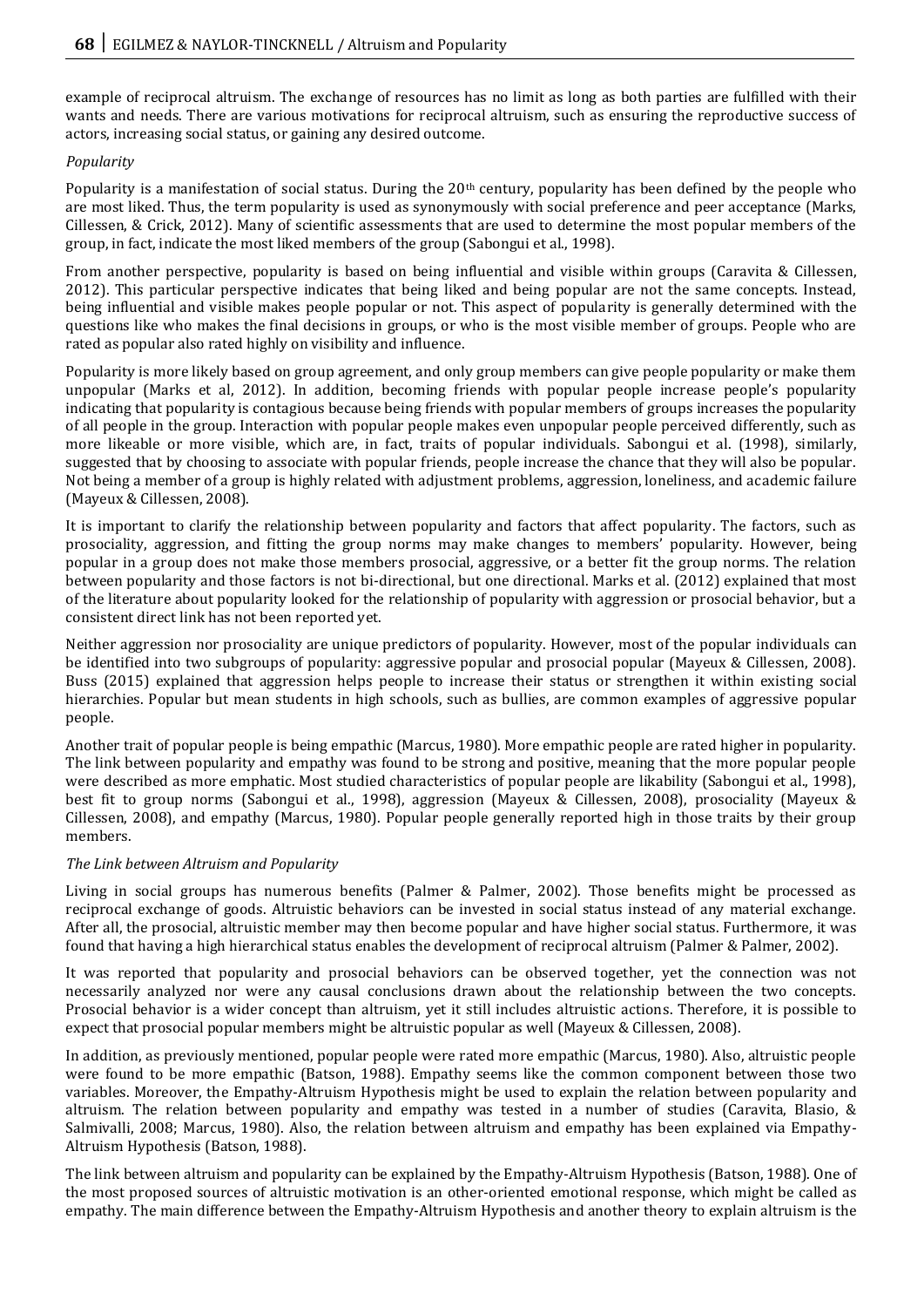inclusion of an explanation for the cause of the helping behavior. Empathy-Altruism Hypothesis suggests that humans feel stress when they witness someone who needs help; therefore, they help to others. Batson's (1988) study is not the one of a few that proposes a possible relation between empathy and prosocial behaviors. Eisenberg and Miller (1987) also provided quantitative findings of a positive correlation between the two variables.

From another aspect, previous studies suggested that empathetic people are rated more popular (Adams, 1981; Marcus, 1980). The sum of those research studies creates the picture that empathy leads to more prosocial and popular individuals. It is highly important to study the relation between popularity and altruism because there are several indirect indicators about the relation but not a direct one. Also, it may clarify the importance of peer acceptance and appreciation for individuals who are trying to improve their interpersonal skills.

Aforementioned, it was found that people exchange in helping behaviors when the receivers are both grateful and previously helpful (Blau, 1964). Therefore, with the manipulation of such variables, the accurate relation between altruism, popularity, empathy, likeability, and niceness can be observed. The manipulation of previous help and gratefulness results in four different conditions: Helpful and grateful, helpful and not grateful, not helpful and grateful, and not helpful and not grateful. Empathy is a common variable of altruism and popularity because altruistic and popular people are high in empathy. However, previous research did not directly assess the relationship between altruism and popularity. The current study examined this relationship using several vignettes.

The vignettes are all short scenarios about the participants' friends who need help. A gender-neutral friend is described in an environment isolated from other potential helpers. Based on previous research, gender, number of bystanders, and daily rush can have an effect on helping behaviors. The vignettes were created for this study to control for those extraneous variables to get a better idea of the relationship between altruism and popularity. The study is important because previous research has not investigated the relationship.

The current study only focuses on the outcomes of helping behavior, both the benefits and costs. Thus, the vignettes instructed participants to choose to help. Then, a manipulation check took place by asking the reason that they helped. After, the participants were asked to rate themselves in five different characteristics on a Likert scale. The characteristics were empathy, popularity, altruism, likability, and aggression. Then, they rated themselves on the Likert scale from one to seven, one being strongly disagree and seven being strongly agree.

## *Hypotheses*

*H1A:* It is hypothesized that participants presented with vignettes that include the presence of previous help will score higher on the popularity items of empathetic, altruistic, and likeable in comparison to vignettes with an absence of previous help (Blau, 1964).

*H1B:* It is hypothesized that participants presented with vignettes that include the presence of previous help will score lower on the popularity item of aggression in comparison to vignettes with an absence of previous help (Mayeux & Cillessen, 2008).

*H2A:* It is hypothesized that participants who are presented with vignettes that include the presence of gratitude will score higher on the popularity items of empathetic, altruistic, and likeable in comparison to vignettes with an absence of gratitude (Blau, 1964).

*H2B*: It is hypothesized that participants presented with vignettes that include the presence of gratitude will score lower on the popularity item of aggression in comparison to vignettes with an absence of gratitude.

*H3*: It is expected that there will be an interaction between the variables of gratitude and previous help, meaning that the effect of gratitude on participants' ratings on the popularity items of empathy, altruism, and likeability will depend on presence of previous help (Blau, 1964).

*H4:* Based on the previous research, the gender of the participant might have an influence on altruism (Darley & Batson, 1973). Therefore, it is expected that female participants, in comparison to male participants, will rate themselves higher on the altruistic item.

### **Method**

# *Participants*

Total of 120 (51 females, 69 males) participants were recruited for the study by using an online site called Mechanical TURK. Participants were restricted by location and must live in United States. The age of participants ranged between the ages of 18 and 65 (*M*=35.03, *SD*=10.04). Age of the participants was the other restriction to eliminate vulnerable populations. No additional exclusions were made based on gender or ethnicity. Participants were compensated for their time and participation via payment of 25 cents. Time commitment for participants was approximately 10 minutes. Institutional Review Board (IRB) approval was obtained to ensure that all ethical guidelines are followed.

*Measures*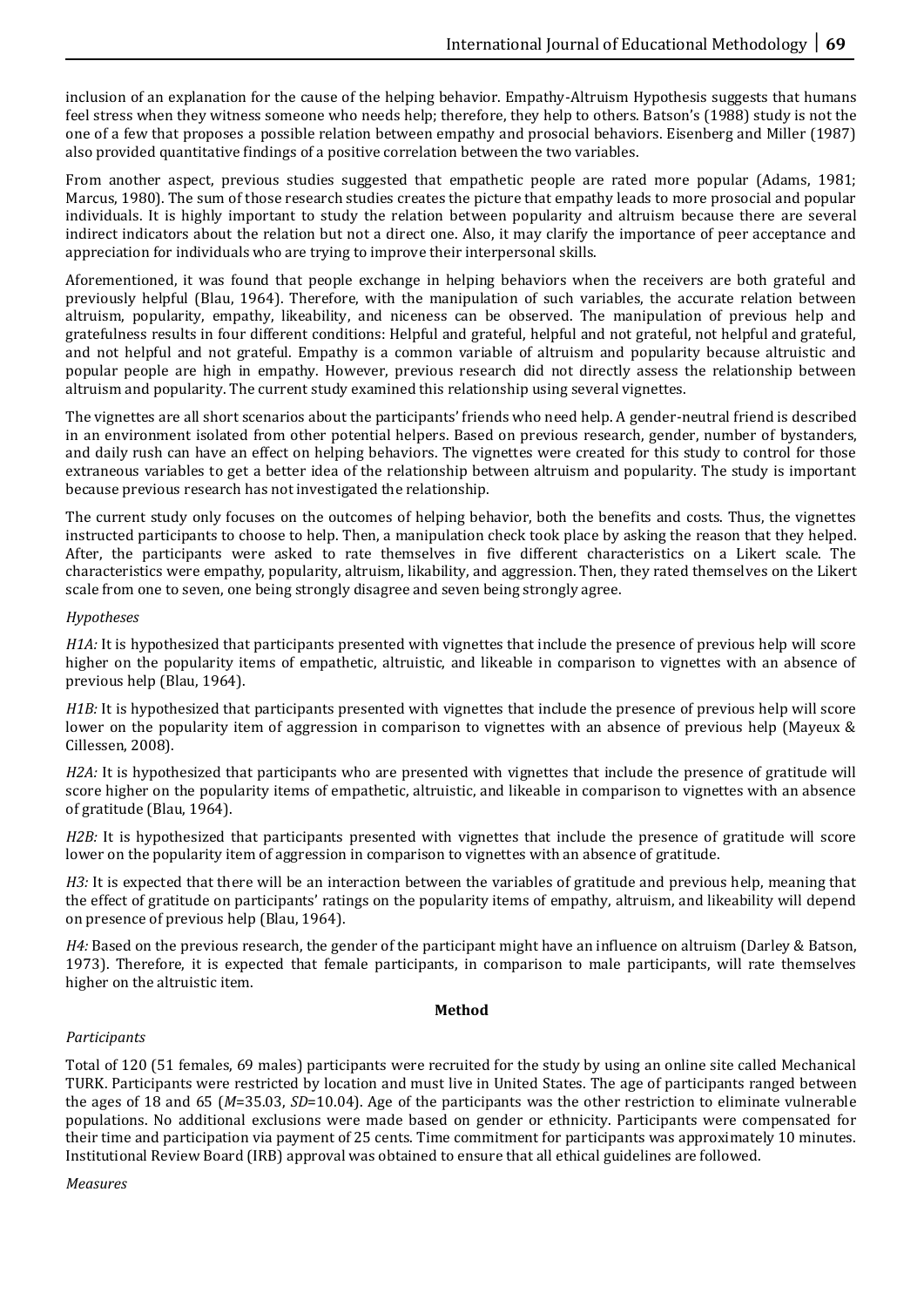### *Demographics questionnaire*

The demographics of the participants were assessed by using a demographics questionnaire (see Appendix A). The questions inquired for the fundamental elements including age, gender, education level, and ethnicity. It was found that 15 (%12.5) of the participants completed high school, 32 (%26.67) college, 50 (%41.67) bachelors, 18 (%15) masters, and 5 (%4.17) doctorate/PhD. For ethnicity, there were 84 Caucasian, 15 Asian, 9 American Indian, 7 Hispanic, and 5 African American participants.

## *Vignettes*

Participants were instructed to read four slightly different vignettes. The vignettes included a series of manipulations so that the researcher could observe the effects of independent variables. The manipulated variables were gratefulness and previous help. Vignettes were presented to participants with all of the four possible conditions of manipulation, which were grateful and previously helped, not grateful and previously helped, grateful and not previously helped, and not grateful and not previously helped.

Participants read through a scenario in which friends of the participants needed help because of a flat tire, and the participants helped with their friends. Those friends were purposefully chosen gender neutral so that the uncontrolled influences of the gender would be eliminated. Some other aspects of the vignette, such as control for daily rush and bystander effect, were chosen with respectively previous literature about the topic (Batson, 1988; Mayeux & Cillessen, 2008; Terry & Coie, 1991). Those aspects were controlled in the vignettes to remove their non-tested influences as confounding variables since they were found to affect the variables of empathy, altruism, likeability, aggression, and popularity.

### *Manipulation check*

To measure the effectiveness of the vignettes, participants were asked to explain the reason that they helped the receiver. The question did not vary by vignette. The manipulation check was needed because the research was using a self-constructed measure, which had not been tested for the validity of the measure. This item used to assess the vignettes in construct validity aspect to determine whether or not the vignettes had the intended effect of promoting altruistic behavior (Cozby, 2009). It was assumed that when the participants read the vignettes, they could comprehend the information provided. However, the manipulation check item actually tested this assumption. Participants were expected to provide answers indicating that they had helped to their friends because they were noticing the difference in gratitude and reciprocity.

### *Popularity assessment*

The Popularity Assessment aims to evaluate participants in the aspects of empathy (Marcus, 1980), altruism (Mayeux & Cillessen, 2008), likeability (Sabongui et al., 1998), aggression (Mayeux & Cillessen, 2008), and popularity (Griskevicius, Tybur, & Van den Bergh, 2010) (see Appendix B). The scale included only Likert scale type of items. The participants were expected to rate themselves on the items of empathy, altruism, likeability, aggression, and popularity on the Likert scale range, which were between "1" being strongly disagree, "4" neutral, and "7" being strongly agree.

The main reason of using vignettes instead of any other popularity and altruism scale was the focus of the study, which is perceived popularity. A previous study about perceived popularity had also used vignettes to test the hypotheses (Mayeux, 2011). Terry and Coie (1991) suggested that there is no best way of measuring social and psychological topics similar to the current study's concern. It is important to adjust present measurements and tools accordingly to the requirements of the research for the best fit. Therefore, some of the items in the vignette were picked from the sociometric research of Cillessen and Bukowski (2000), which had very similar interests such as assessing the popularity.

#### **Results**

The study utilized a two-way within-subjects (2: Grateful and Not-Grateful X 2: Previously Helped and Not Previously Helped) Analysis of Variance (ANOVA) design to compare four conditions, which were grateful and previously helped, grateful and not previously helped, not grateful and previously helped, and not grateful and not previously helped. The dependent variable was self-assessed popularity and the two independent variables were being helpful and grateful. Aforementioned, the independent variables were manipulated in the vignettes, and the dependent variable was measured with the follow-up questions.

To be able to effectively interpret the results of within-subjects ANOVA, it was necessary to meet the assumptions of ANOVA. The first assumption was sphericity, which looks for variances of the differences between conditions are equal. Mauchly's test of sphericity was checked, yet the results were not interpretable because there were less than 3 levels of repeated measures. Absence of enough number of measures leads only one set of difference scores, and there would be no comparison point for those difference scores against to indicate a violation of sphericity.

*Hypothesis one*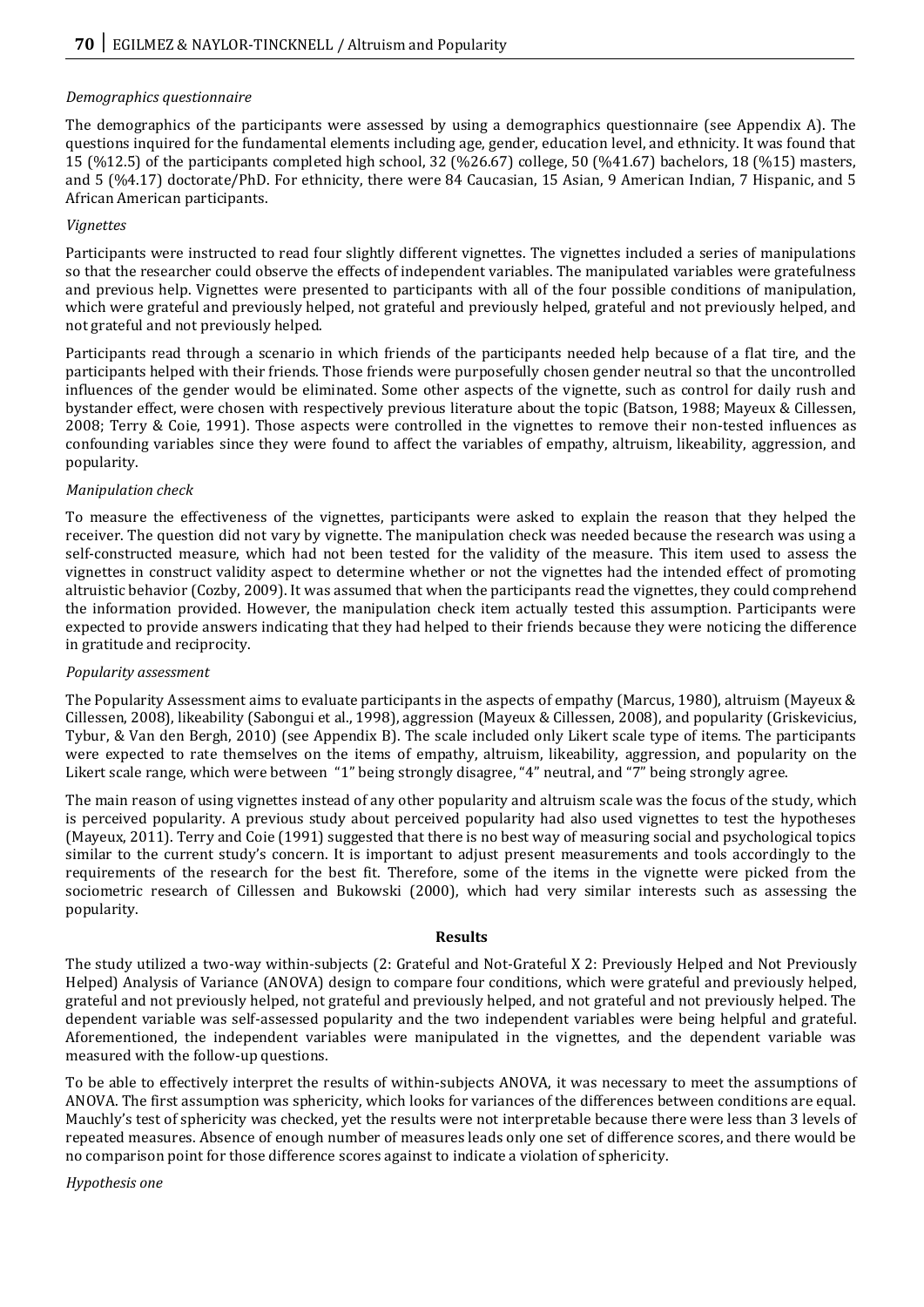The results of the analyses was supported for  $H_{1A}$  for the items of empathy  $F(1,114)=13.66$ ,  $p<.001$ , partial  $\eta^2=0.11$ , popularity *F*(1,114)= 6.66*, p=*.001*,* partial *η2= .*06 and likeability *F*(1,114)= 24.54*, p<*.001*,* partial *η2= .*18, which suggests that presence or absence of previous help from a friend has statistically significant effects on participants' ratings on those listed items. However,  $H_{1A}$  also looks for the altruism item  $F(1,114)=1.41$ ,  $p=.238$ , partial  $\eta^2 = .01$ , which is not found to be statistically significant.

*H*<sub>*IB</sub>* was not supported by the findings, which was looking for the aggression item *F*(1,114)= 1.91*, p*=.169*,* partial  $\eta^2$ =.02</sub> suggesting that the presence or absence of previous help does not have statistically significant effects on the aggression item.

### *Hypothesis two*

The analyses showed significant main effect for previous help and gratefulness on the items of empathy, popularity, and likeable as listed in the Table 1. However, the results revealed main effects for only gratefulness not previous help on the items of altruism and aggression. These findings show that  $H_{2A}$  and  $H_{2B}$  are supported meaning that presence of gratitude has a statistically significant effect on participants' ratings on the items of empathy *F*(1,114)= 25.68*, p<*.001*,* partial *η2= .*18, altruism *F*(1,114)= 9.89*, p=*.002*,* partial *η2= .*08, popularity *F*(1,114)= 11.57*, p=*.001*,* partial *η2= .*09, likeability *F*(1,114)= 38.96*, p<*.001*,* partial *η2= .*26, and aggression *F*(1,114)= 16.38*, p<*.001*,* partial *η2= .*13.

#### *Hypothesis three*

Interaction of previous help and gratefulness was not found to be significant in any of the items suggesting that the effects of helpfulness do not necessarily depend on the presence of gratefulness. These results revealed non-supporting findings for the *H3.* 

| Table 1. Results of With-in ANOVA |                  |       |                     |                  |  |
|-----------------------------------|------------------|-------|---------------------|------------------|--|
| DV.                               | IV               | F     | p                   | Partial $\eta^2$ |  |
| Empathy                           | Helpful          | 13.66 | < 001a              | .11              |  |
|                                   | Grateful         | 25.68 | < 001 <sup>a</sup>  | .18              |  |
|                                   | Helpful*Grateful | .000  | .959                | .00.             |  |
| Popularity                        | Helpful          | 6.66  | .011 <sup>a</sup>   | .06              |  |
|                                   | Grateful         | 11.57 | .001a               | .09              |  |
|                                   | Helpful*Grateful | .59   | .445                | .01              |  |
| Altruism                          | Helpful          | 1.41  | .238                | .01              |  |
|                                   | Grateful         | 9.89  | .002 <sup>a</sup>   | .08              |  |
|                                   | Helpful*Grateful | .11   | .745                | .00.             |  |
| Likable                           | Helpful          | 24.54 | < 0.01 <sup>a</sup> | .18              |  |
|                                   | Grateful         | 38.96 | < 0.01 <sup>a</sup> | .26              |  |
|                                   | Helpful*Grateful | .639  | .402                | .01              |  |
| Aggressive                        | Helpful          | 1.91  | .169                | .02              |  |
|                                   | Grateful         | 16.38 | < 0.01 <sup>a</sup> | .13              |  |
|                                   | Helpful*Grateful | 2.70  | .103                | .02              |  |

*Note.* df was found 114 for all of the variables.

<sup>a</sup> Statistically significant findings.

### *Hypothesis four*

To test the hypothesis that female participants, in comparison to male participants, would rate themselves higher on the altruistic item, an independent samples t-test was run. The altruism item was tested in all four vignettes; thus the ttest was conducted by using the scores from all vignettes. The statistical results of the t-test in helpful and grateful condition  $t(111)= 0.47$ ,  $p=0.640$  suggested that female participants are not statistically different from male participants on the item of altruism. Similarly, results in the not helpful and not grateful condition *t*(111)= -0.49, *p*=.624 did not suggest any statistically significant findings. Helpful and not grateful condition *t*(111)= 0.63, *p*=.533 and not helpful but grateful condition  $t(111)$ = -0.11,  $p=0.915$  also showed not statistically significant results. The findings of the independent samples t-test failed to reject null hypothesis so that the *H<sup>4</sup>* was not supported.

#### **Discussion**

The current study analyzed four main hypotheses. With necessary statistical analyses, it was found that some of the hypotheses were supported, whereas some were not. The hypothesis that the scores for popularity items of empathetic, altruistic, and likable would be higher when participants read vignettes with previous help compared to no previous help was only supported for the items of popularity, empathetic, and likable. However, the results were not supported for the item of altruism. This finding suggests that previous help does not affect if participants are altruistic or not, yet it does affect if participants are popular, likable, and empathic. For instance, participants rate themselves higher in the popularity items if their friend has previously helped them previously.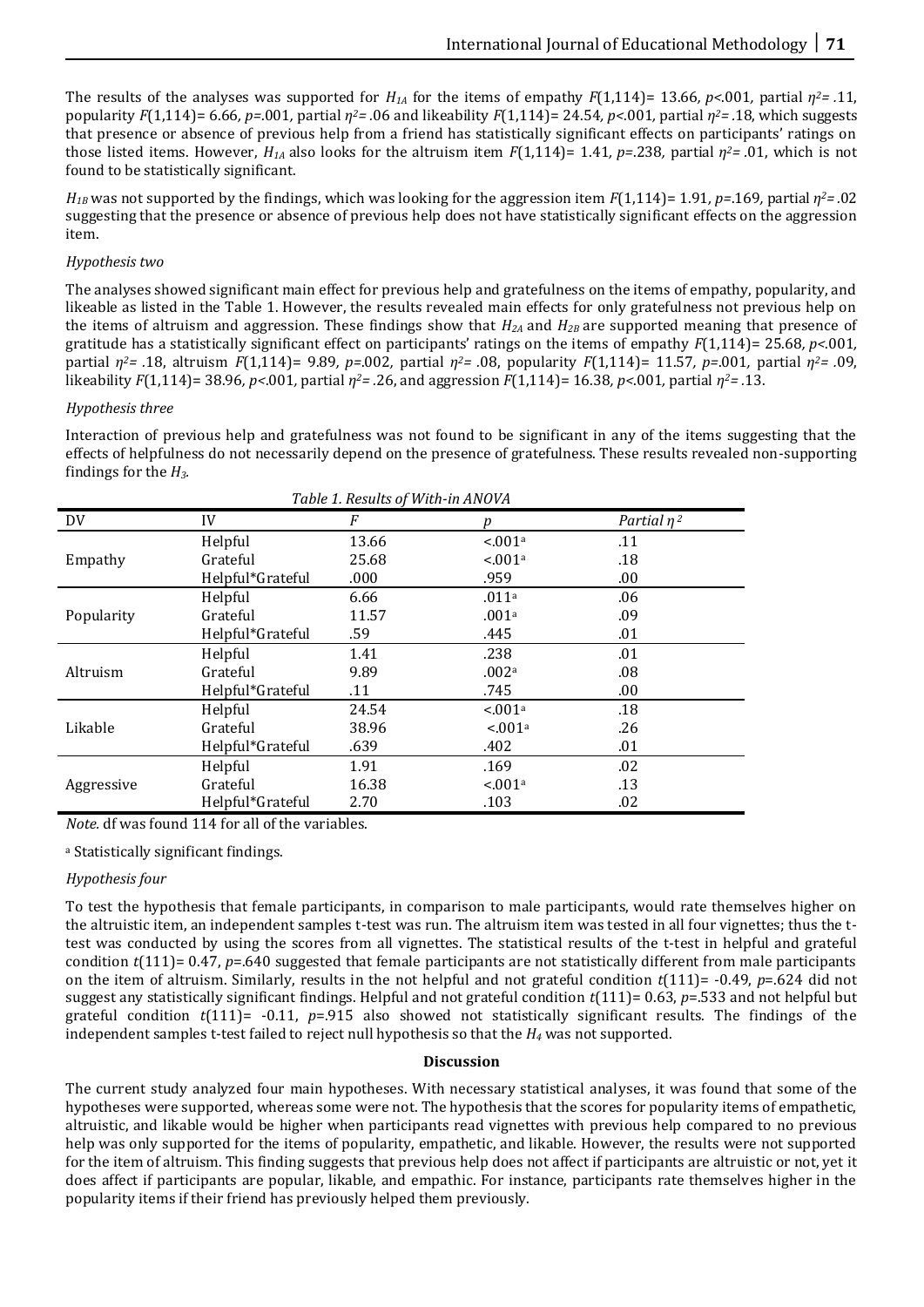Aggression item, similar to altruism, was also not affected by the presence of previous help similarly to altruism. Results for the aggression item did not differ significantly to suggest that the participants scored higher in this item when their friends did not help them. Rather, participants rated themselves with similar scores in both conditions. These findings suggest that scores in aggression do not depend on the presence of previous help.

The hypothesis that the scores for popularity items of empathetic, altruism, and likable would be higher when participants read vignettes with positively stated gratitude compared to negatively stated gratitude was supported for the items of popularity, empathetic, and likable. These results suggest that being grateful is significantly important in relations, which was also reported in the previous literature on Social-Exchange Theory (Blau, 1964). The same results were found for aggression item meaning that participants rated significantly lower when their friends were grateful for their help compared to when the friends were not grateful. These findings are important for daily life relationships and can be used to improve social interactions.

Also, it was hypothesized that effects of gratitude on participants' ratings on the popularity items of empathetic, altruism, and likeability would depend on the presence of previous help. The hypothesis was not supported. The presence of previous help does not interact with gratitude scores.

The last hypothesis was that female participants, in comparison to male participants, would rate themselves higher on the altruistic item. The results of the statistical analyses did not show any difference based on the gender of the participant. The friend that was presented in the scenario had a gender-neutral name so that it was not tested if the participants would show a difference when the person in need was in a specific gender. This result suggests that the gender of the participant does not affect the scores that are expected to show similar results in real life as well.

### **Implications and Future Research**

The current study has shown very similar results for the items of aggression and altruism. For both of the items, previous help did not reflect significant effects, yet gratefulness had. Since the results are consistent for both of the items, findings support that being grateful towards a friend affects their perspectives on altruism and aggression. When gratefulness was positively stated in the vignettes, participants rated themselves higher in altruism and lower in aggression. These findings also support previous research in Social-Exchange Theory (Blau, 1964).

Additionally, participants reported higher scores in empathetic, popularity, and likable items whenever previous help or gratefulness was present. Those findings are also consistent with previous literature (Batson, 1988).

The main result that was found in the research was empathetic, popularity, and likable items comparison to altruism and aggression items were significant when previous help was positively stated. The presence of previous help affects empathetic, popularity, likable yet does not affect altruism and aggression. This finding contradicts with previous literature because Social-Exchange Theory suggested that presence of previous help would have an effect on altruism (Blau, 1964).

The research also investigated a possible statistical interaction between the variables of previous help and gratefulness, and significant results were not found. Previous literature did not have any findings on this aspect. Social-Exchange Theory (Blau, 1964) suggests that both previous help and gratefulness should be present for continuous helpful relations. However, there was no study that looked if the presence of one variable affects another. The current study analyzed the relation and found that the effects of previous help do not depend on the presence of gratefulness. This finding is the main contribution to the literature.

Future studies could focus on the limitations of the survey. Other kinds of popularity scale could be used such as sociometric techniques. In this case, the researcher would eliminate suspicions on the variability of the test as well as other disadvantages of self-rating scales.

Also, the participants were asked to imagine a scenario. The research is based on the assumption that responses to reading a vignette and experiencing the case would be similar. A future research could benefit using a real-life situation rather than a scenario.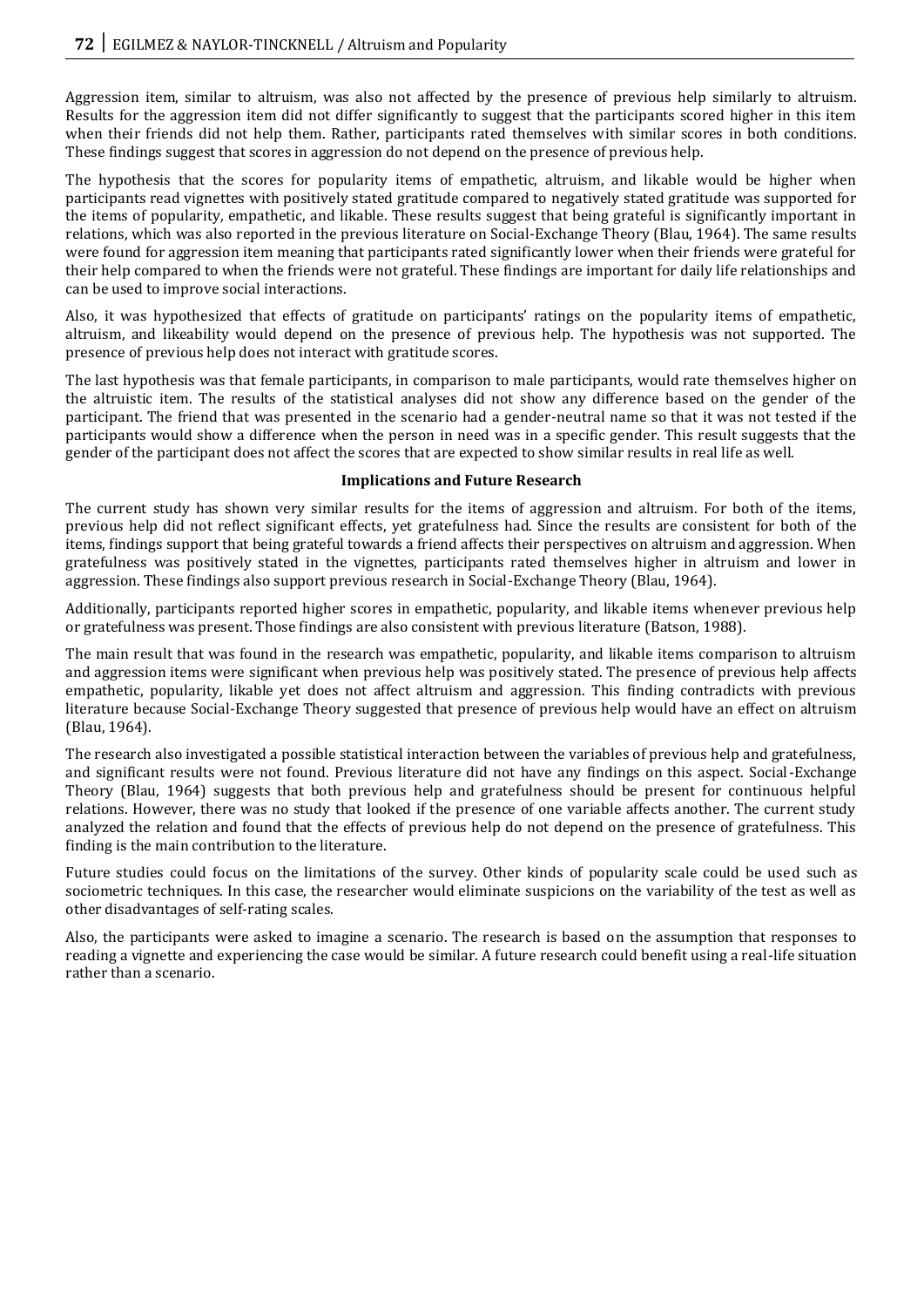#### **References**

- Adams, G. R. (1983). Social competence during adolescence: Social sensitivity, locus of control, empathy, and peer popularity. *Journal of Youth and Adolescence*, *12*, 203-211. doi: 10.1007/BF02090986
- Batson, C. D., Dyck, J. L., Brandt, J. R., Batson, J. G., Powell, A. L., McMaster, M. R., & Griffitt, C. (1988). Five studies testing two new egoistic alternatives to the empathy-altruism hypothesis. *Journal of Personality and Social Psychology*, *55*(1), 52-77. doi: 10.1037/0022-3514.55.1.52
- Blau, P. M. (1964). *Exchange and Power in Social Life.* New Brunswick, NJ: Transaction Publishers.
- Buss, D. M. (2008). *The Evolution of Desire-Revised*. New York, NY: Basic books
- Buss, D. M. (2015). *Evolutionary Psychology: The New Science of the Mind*. New York, NY: Psychology Press.
- Caravita, S., & Cillessen, A. H. (2012). Agentic or communal? Associations between interpersonal goals, popularity, and bullying in middle childhood and early adolescence. *Social Development*, *21*, 376-395. doi: 10.1111/j.1467- 9507.2011.00632.x
- Cillessen, A. H. N., & Bukowski, W. M. (Eds.). (2000). *Recent advances in the measurement of acceptance and rejection in the peer system: New direction for child and adolescent development. 88*, 3-10. San Francisco: Josey-Bass.
- Clarken, R. (2011). Authenticity, autonomy, and altruism: Keys to transformation. Paper presented at the 21st Annual Equity Within the Classroom Conference, Houghton, MI.Cozby, P. C. (2009). *Methods of behavioral research.* New York, NY: McGraw-Hill.
- Darley, J. M., & Batson, C. D. (1973). "From Jerusalem to Jericho": A study of situational and dispositional variables in helping behavior. *Journal of Personality and Social Psychology*, *27*, 100-108. doi: 10.1037/h0034449
- Eisenberg, N., & Miller, P. A. (1987). The relation of empathy to prosocial and related behaviors. *Psychological Bulletin*, *101*, 91-119. doi: 10.1037/0033-2909.101.1.91
- Flynn, S. V., & Black, L. L. (2011). An emergent theory of altruism and self-interest. *Journal of Counseling and Development*, *89*, 459-469. doi: 10.1002/j.1556-6676.2011.tb02843.x
- Griskevicius, V., Tybur, J. M., & Van den Bergh, B. (2010). Going green to be seen: Status, reputation, and conspicuous conservation. *Journal of Personality and Social Psychology*, *98*, 392-404. doi: 10.1037/a0017346
- Hamilton, W. D. (1964). The genetical evolution of social behaviour. *Journal of Theoretical Biology*, *7*, 17-52. doi:10.1016/0022-5193(64)90039-6
- Hamilton, W. D. (1972), Altruism and related phenomena, mainly in the social insects. *Annual Review of Ecology and*  Systematics, 3, 193-232. doi: 10.1146/annurev.es.03.110172.001205
- Kitcher, P. (2010). Varieties of altruism. *Economics and Philosophy*, *26*, 121-148. doi: 10.1017/S0266267110000167
- Latane, B., & Darley, J. M. (1968). Group inhibition of bystander intervention in emergencies. *Journal of Personality and Social Psychology*, *10*, 215-221. doi: 10.1037/h0026570
- Le Galliard, J. F., Ferrière, R., & Dieckmann, U. (2003). The adaptive dynamics of altruism in spatially heterogeneous populations. *Evolution*, *57*, 1-17. doi: 10.1554/0014-3820
- Li, N., Kirkman, B. L., & Porter, C. O. (2014). Toward a model of work team altruism. *Academy of Management Review*, *39*(4), 541-565. doi: 10.5465/amr.2011.0160
- Marcus, R. F. (1980). Empathy and popularity of preschool children. *Child Study Journal*, *10*, 133-145. doi: 10.1037/h0081268
- Marks, P. E., Cillessen, A. H., & Crick, N. R. (2012). Popularity contagion among adolescents. *Social Development*, *21*, 501- 521. doi: 10.1111/j.1467-9507.2011.00647.x
- Mayeux, L. (2011). Effects of popularity and gender on peers' perceptions of prosocial, antisocial, and jealousy-eliciting behaviors. *Merrill-Palmer Quarterly*, *57*, 349-374. doi: 10.1353/mpq.2011.0020
- Mayeux, L., & Cillessen, A. H. (2008). It's not just being popular, it's knowing it, too: The role of self‐perceptions of status in the associations between peer status and aggression. *Social Development*, *17*, 871-888. doi: 10.1111/j.1467- 9507.2008.00474.x
- Sabongui, A. G., Bukowski, W. M., & Newcomb, A. F. (1998). The peer ecology of popularity: The network embeddedness of a child's friend predicts the child's subsequent popularity. *New Directions for Child and Adolescent Development*, (81), 83-91. doi: 10.1002/cd.23219988106